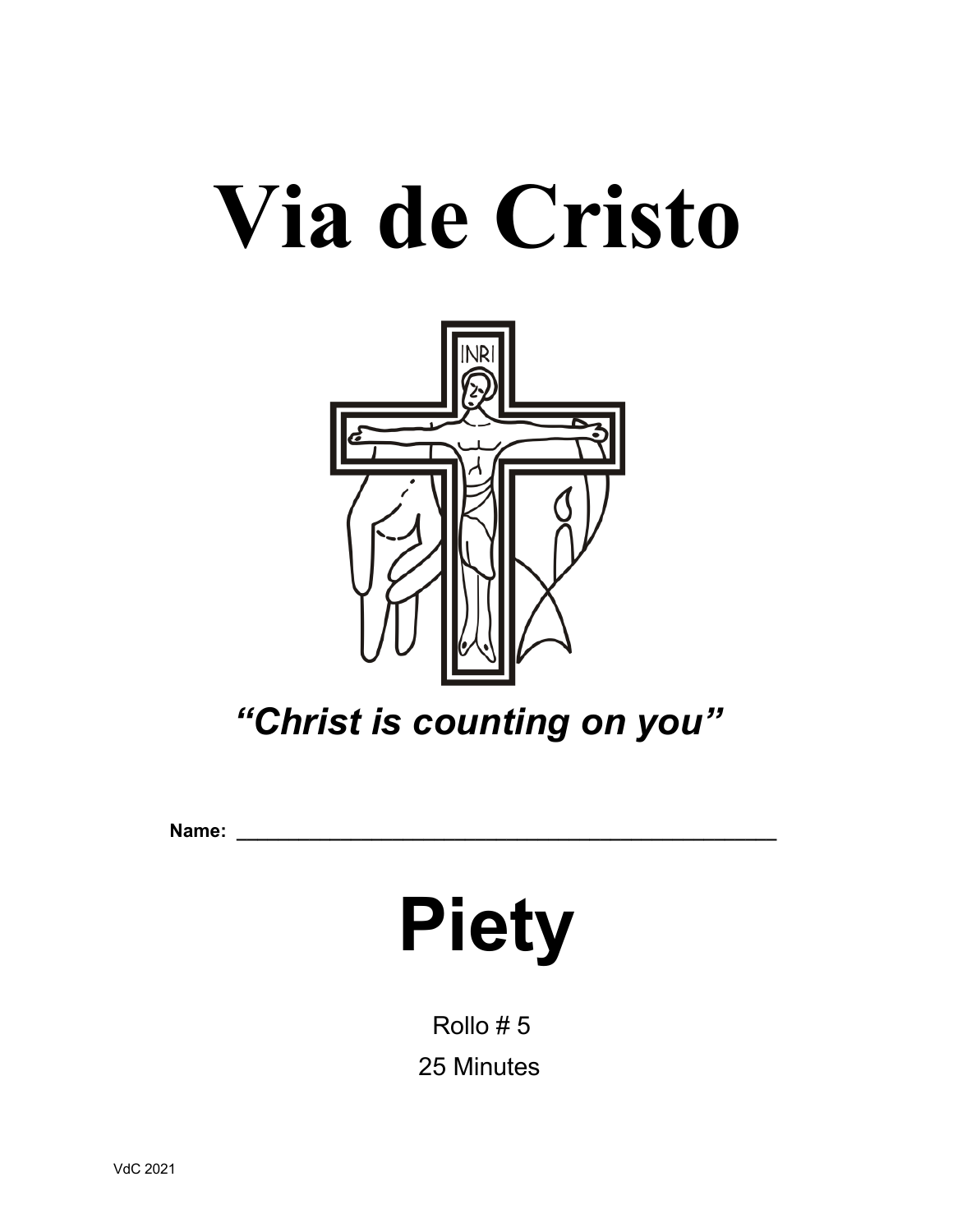# **PIETY**

**Time:** 25 minutes. Content of this rollo is expected to take 20 minutes, allowing for 3-5 minutes of personal examples or testimony.

**Orientation**: Piety is the last talk of Day One. At this point, the participants have not settled into the pace of the weekend. They have not experienced an entire day. They continue to anticipate the unknown events for the coming hours. The topics introduced earlier in the day (Ideal, Laity, and Grace) might be new and overwhelming to some participants. The tables are continuing to build their group dynamic.

Piety is a sensitive topic. Many participants will associate the word with behaviors of false piety. It is essential to remain aware of the mood and atmosphere of the room. Some participants will become defensive at the mention of piety. Focusing on the behavior and tying the principles of the earlier talks into piety as the Christian Ideal will make this concept more understandable.

**Style**: This talk should be delivered as a personal testimony focusing on the meaning of true, authentic piety. It is important to emphasize the difference between the behaviors of false piety and the ideal of true piety. The rollista should provide genuine examples of how he/she has demonstrated false piety behaviors but grew to practice authentic piety. At the same time, the speaker should focus on how true piety is building a personal relationship with Christ. It is true/authentic piety that transforms our lives for the better.

**Objectives**: Piety ties together all the concepts presented earlier in the day and sets the tone for the remainder of the weekend. This talk should provide a clear explanation that an active and dynamic relationship with God is the foundation of our Christian lives. The key points to be delivered are:

- Piety arises out of our personal relationship with God.
- There are many types of false piety.
- Authentic piety is directing our whole life to God.
- We need to nourish our relationship with God through practices of authentic piety.
- Piety is a life-long process.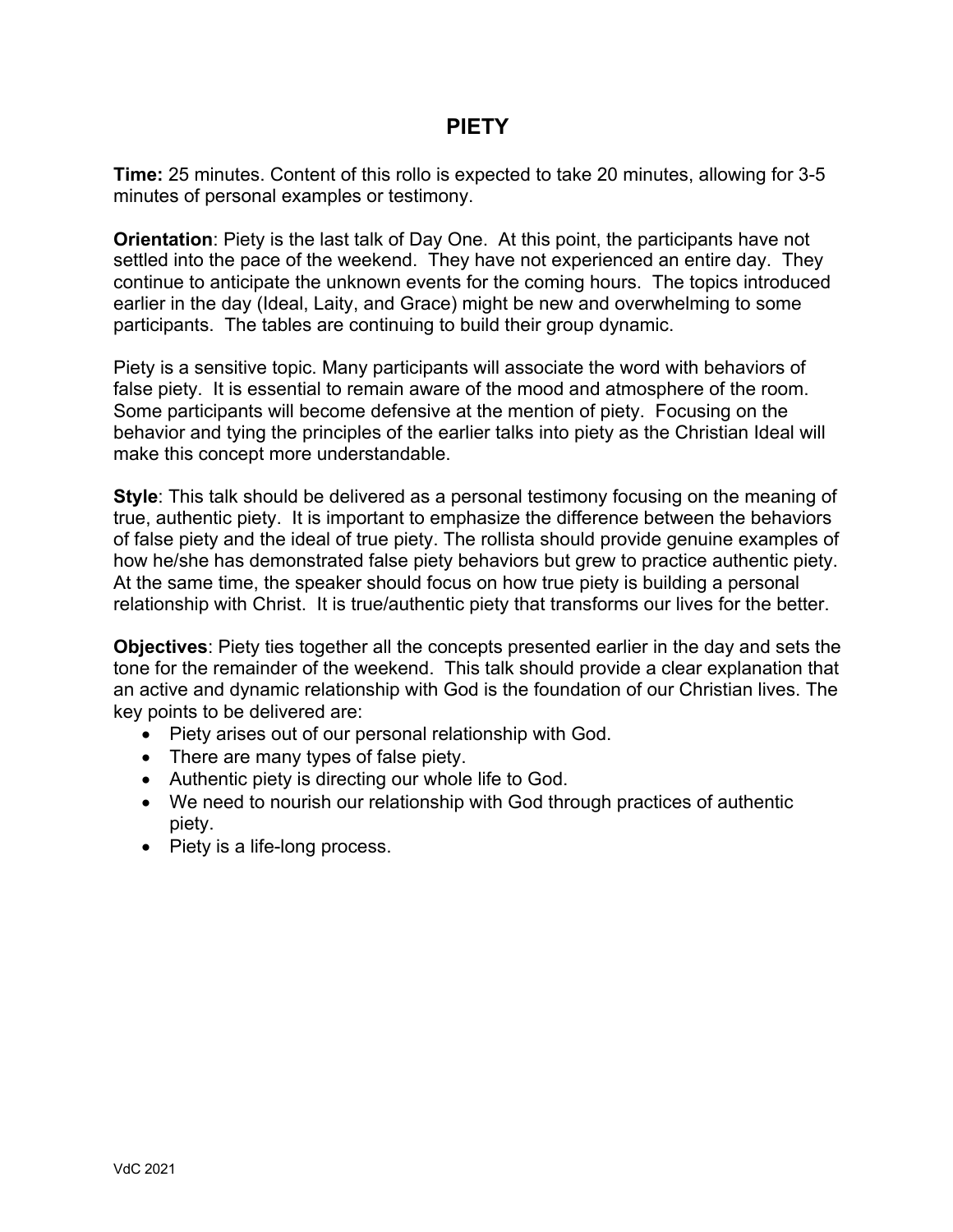**Preparation:** Prepare to write your rollo with prayerful consideration of the above orientation, style, and objectives. Remember, you are delivering God's message through your words. Studying the following verses will provide context and guidance.

I Corinthians 10:31 Colossians 3:17 Matthew 22:37-39 Luke 17:7-10 Matthew 7:21 Matthew 23:25-26 Mark 7:6 Matthew 23:2-4 Matthew 23:13-14 John 15:5 Matthew: 6:33 Philippians 2:1-11 Galatians 6:2 Philippians 4:13 Romans 12:2 Matthew 28:19

Colossians 3:17 Romans 3:22-23 Matthew 7:21 John 15:13 Matthew 15:32 Luke 15:1-7 John 11:35 Luke 19:41 Mark 14:34 John 12:27 John 6:56-58 Matthew 1:23 John 12:24-25 John 17:21-23 Philippians 2:17-18 Matthew 6:33

Mark 16:15 John 14:25-26 John 15:11 John 14:21 Luke 1:38 Matthew 14:4 John 8:7 Luke 22:48 John 18:11 John 18:23 Romans 8:31 Micah 6:8 John 13:35 Luke 1:46-55 Galatians 2:20

**Do not include all the verses in your talk**. Pick two to four that speak to you and share them to emphasize your point. The Rector and Spiritual Director may also have verse selections to include.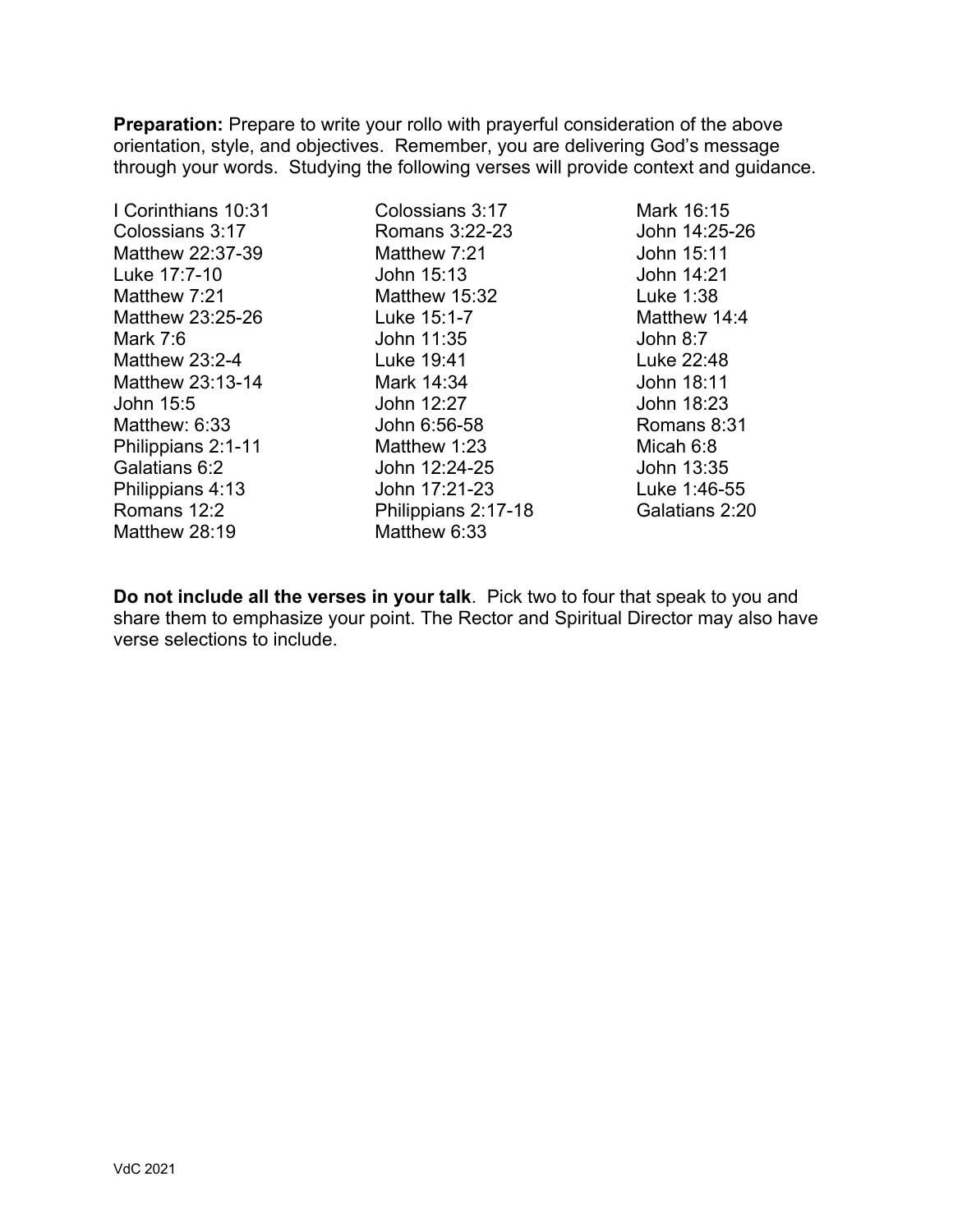#### **1. INTRODUCTION**

The word "piety" is often misunderstood because it is often associated with negative and misguided views of the church.

- A. True piety is the combination of ideas discussed earlier today.
- B. Piety is the Christian Ideal of embodying the church, developing a full relationship with Christ, and living in grace.
- C. Piety is the total dedication of our lives to God in a personal relationship with Christ – total dedication to living the Christ ideal.

#### **2. TYPES OF PIETY**

There are two types of piety: Authentic and False.

- A. Authentic piety is an intimate, revitalizing, deepening relationship with God.
- B. False piety is a superficial, inaccurate or deceptive practice that appears to be Christian. False piety is destructive. It distracts people from seeking and knowing God and from the fulfilled life God has for them.

#### **3. FALSE PIETY**

False piety embodies the negative behaviors that come to mind when people hear the word "piety or pious". We are all sinners. At some point, we have done some of these things.

- A. "The Saved" wear their religion like a badge. They are concerned about their external Christian works and not their relationship with God.
	- Over emphasize the significance of tradition, culture, the structure of the church.
	- Lack concern for the salvation of others and are self-centered in their own religious life.
- B. "The Robot" lacks awareness and understanding of actions. They make decisions and complete activities because they always have. They carry out the same pattern.
	- They go through the motions of practicing Christianity instead of living it.
	- Robots attend church because it's what they have always done.
	- They are formalistic and conventional, and follow a set of laws without understanding the meaning.
- C. "The Hypocrite" performs acts of religion to be seen but acts in direct contradiction.
	- Piety is something to be displayed for the world
	- The hypocrite demands virtues of others they do not practice themselves.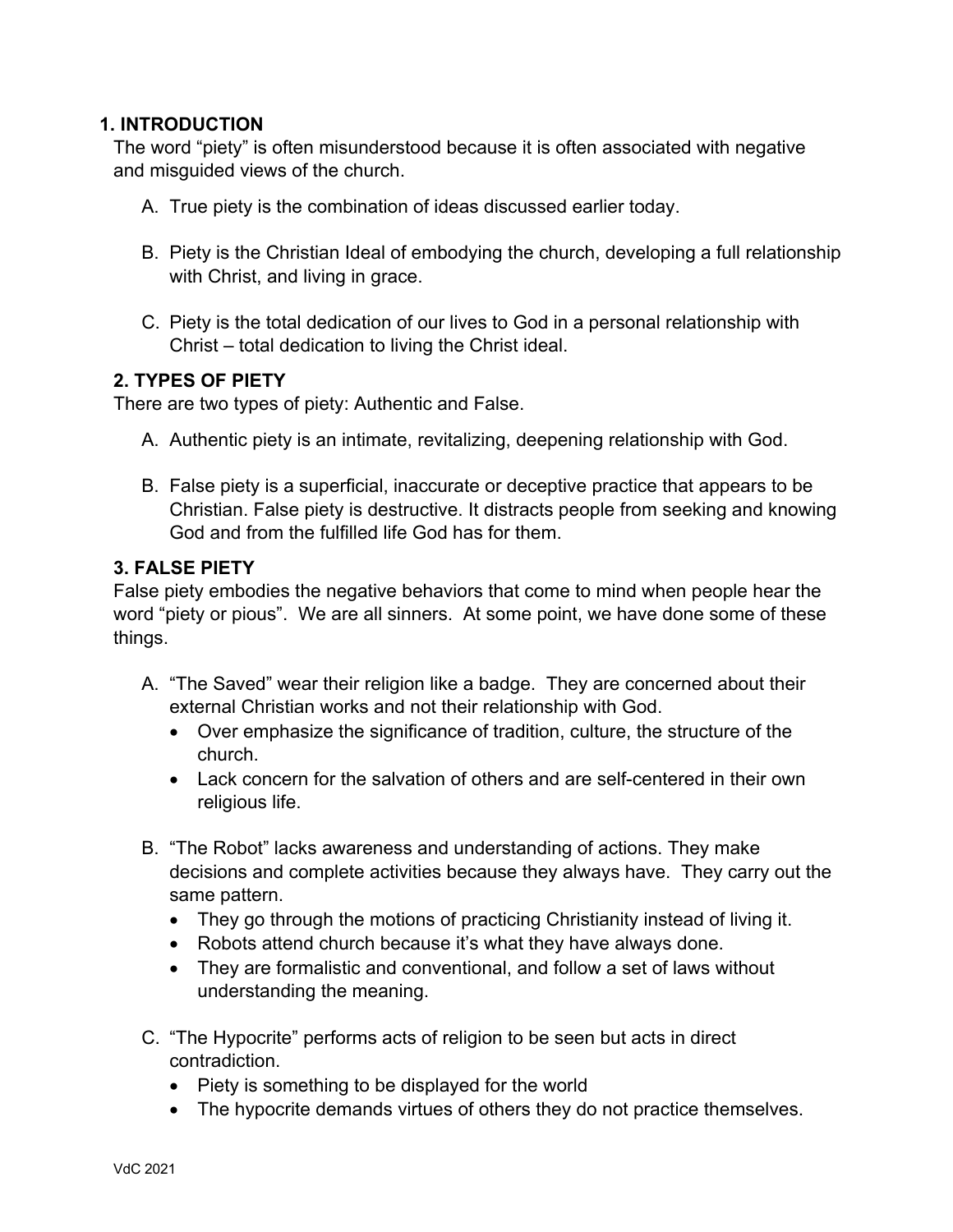- D. "The Socialite" focuses on the people in the church rather than their relationship with God.
	- They go to church to be with the crowd or for the social outlets the church offers.
	- Socialites don't operate on a spiritual plane but see the church as equivalent to many other clubs or groups to which they belong.
	- They desire the social standing that may come from being a member of a church. It looks good on a resume.

# **4. AUTHENTIC OR TRUE PIETY**

Piety is a behavior. We are all sinners who are called to lives of true piety. We live true piety by having a dynamic personal relationship with God and living a Christ-centered life.

- A. Live life as God Intended
	- Piety is living a Christ-centered life. We respond to God's immeasurable gifts of grace by following Christ's example in every area of our lives.
	- Life that is growing. Piety is a life-long process. It is dying to self and living as Christ wants us to live. Our love of God and our self-giving and obedience to God's will grows when it is fed and declines when neglected.
	- Life that is shared. We are God's channels of grace to others. We must attentively listen to others and share God's love and life with them.
- B. Love the Lord We are mindful of the unchanging, unceasing presence of God in our lives: the love of God the Father, our friendship with Christ, our brother, and the power of the Holy Spirit in us.
- C. Listen to God's voice Piety depends on listen to God through reading and hearing God's word, prayer, meditation, and spiritual direction.

# **5. LIVING IN AUTHENTIC PIETY**

Living in piety is not the same as doing acts of piety.

- A. An authentic life
	- True piety requires us to actively work at our relationship with God.
	- The practices of piety are those things we do that nourish our relationship with God. They are our concrete, visible responses to God's love for us.
- B. Relationships: As we are directing our whole life to God, we are conscious of being in a relationship with the triune God. We are: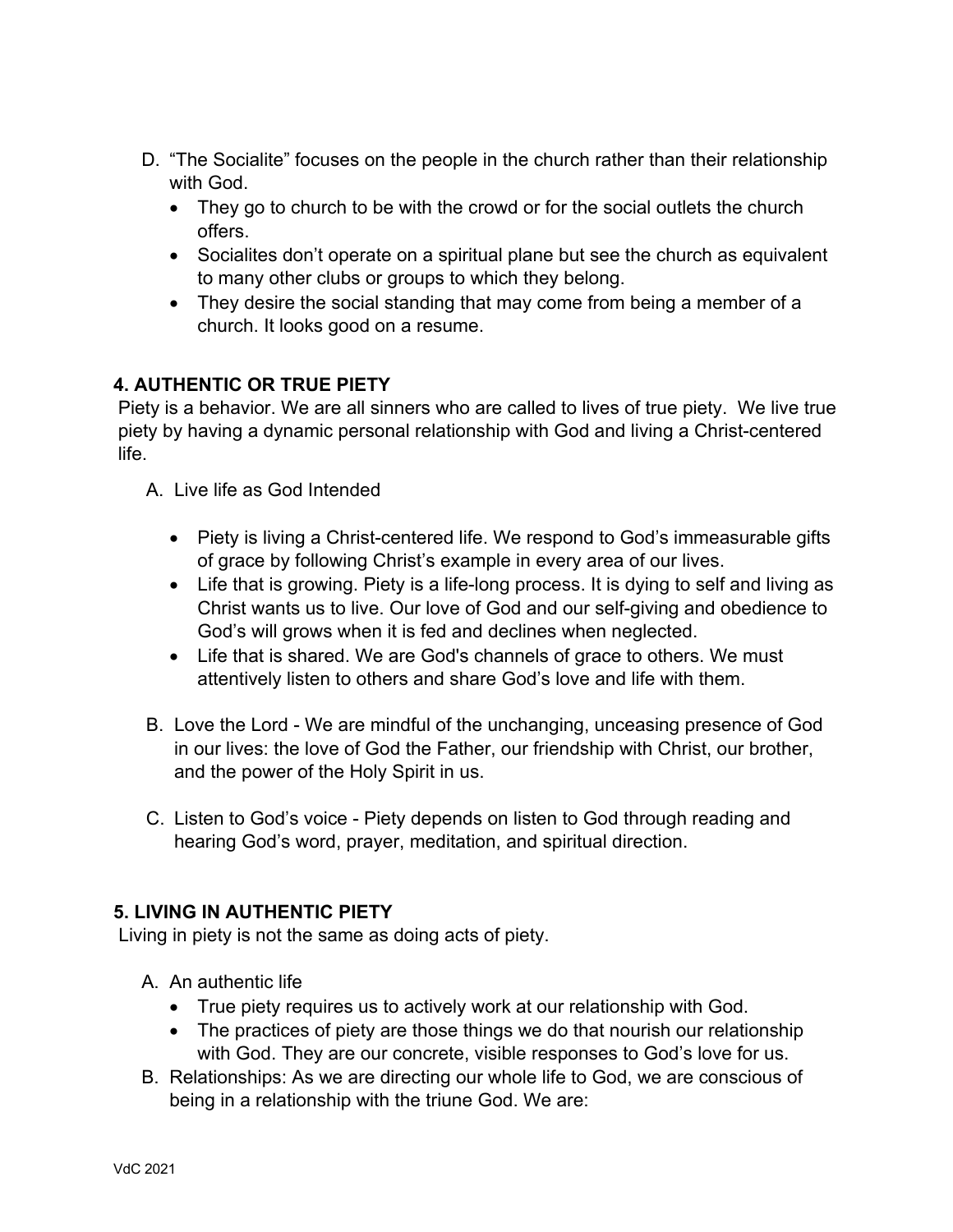- Children of the Father.
- Brothers/Sisters of Christ.
- Temples of the Holy Spirit. Describe personal practices of piety that nourish your relationship with God.
- C. Courage Embracing our call to be the church requires courage.
	- Courage to live up to God's expectations rather than those of the world.
	- Courage to call others to their potential, even if it involves risks.
- D. Naturalness God calls and equips us to live in authentic piety.
	- The ordinary life made extraordinary through God's grace.
	- Being Christian in everyday life, as Christ kept the customs of His day.
	- Committed and enthusiastic, but not turning people off with excessive zeal.
	- Authentic living a life that is consistent with our belief.
- E. Vibrant and Joyful Life Our relationship with God is a gift. God desires us to live in joy.
	- Lived deeply and fully, life is exciting and stimulating.
	- Gives one strength and vitality which others will find attractive and want to imitate.

# **6. INTRODUCTION OF THE VIA DE CRISTO TRIPOD**

To live out the Christian ideal, we need a solid basis or foundation on which to build our life in union with God.

- A. Three aspects of our Christian life that give it a strong foundation: piety, along with study and action.
- B. This foundation like a tripod; all three legs are necessary; need balance to grow in grace filled life. Piety is the dedication of our lives to God and dedication to living the Christian ideal.

# **7. CONCLUSION**

God promised us that we would not have to walk through life alone. As we direct our whole life to God, our intimate, revitalizing, deepening relationship with God impacts every area of our lives. The fulfillment and joy we experience in this relationship overflow into our relationships with others. Authentic piety is complete only when it is shared with others.

- A. God calls each person to a new life. This involves a radical change from within, which alters our relationships with:
	- Self